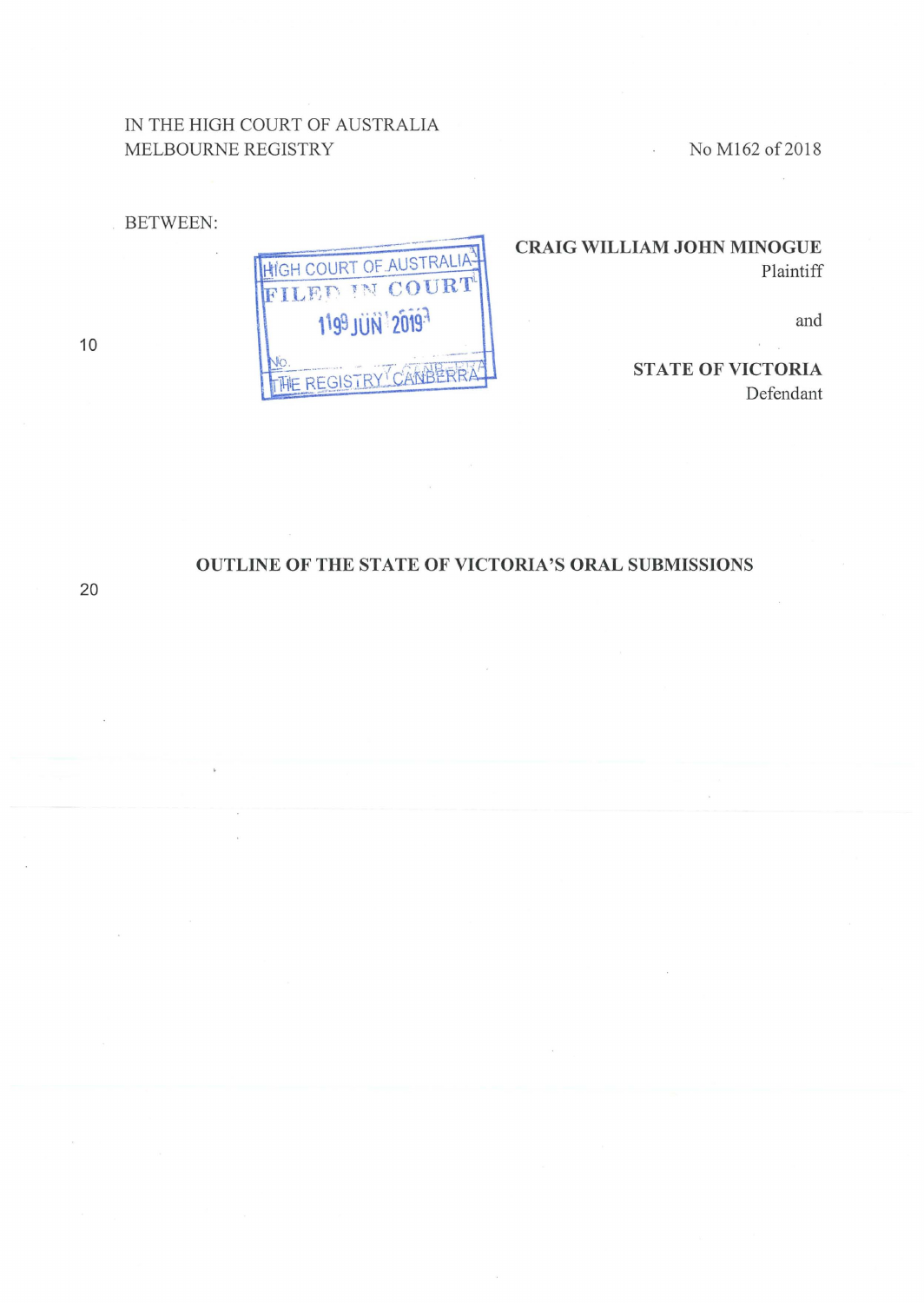1. This outline of submissions is in a form suitable for publication on the internet.

## • **Proposition 1-No legislative punishment**

- 2. Section 74AB ands 74AAA (if it arises) of the *Corrections Act 1986* (Vic) do not impose additional punishment on the Plaintiff beyond the punishment imposed by the Supreme Court at the time of sentencing. Nor does the enactment of those provisions involve the exercise of judicial power.
- 3. There is a fundamental distinction between the judicial power exercised when sentencing an offender and the executive power exercised when detennining whether to release a prisoner on parole following the expiration of the prisoner's minimum term of 10 imprisonment: *Crump* (2012) 247 CLR 1 at 16 [28] **(JBA 9/32,** p 3434).
	- 3.1. The exercise of judicial power concludes with the passing of sentence: Defendant's !submissions **(DS),** paragraph 8.11; *Baker* (2004) 223 CLR 513 at 528 [29] **(JBA 6/22,** p 2452); *Elliott* (2007) 234 CLR 38 at 41-42 [5] **(JBA 9/35,** pp 3514- 3515); *Crump* at 19 [34], 20-21 [41], 26 [58] **(JBA 9/32,** pp 3437-3439, 3444).
	- 3.2. The fixing of a minimum term says nothing about whether a prisoner will be released on parole at the end of the minimum term: DS, paragraph 8.2<sup>1</sup>; *Knight* (2017) 261 CLR 306 at 323 [27] **(JBA 10/44,** p 3984); but constitutes a factum by reference to which the parole system operates: *Crump* at 26 [60] **(JBA 9/32,**  p 3444); *Minogue* (2018) 92 ALJR 668 at 674 [17] **(JBA 10/51,** p 4279).
- 20 3.3. The power to release a prisoner on parole after the expiry of the minimum term is reposed in the executive, subject to the relevant statutory and administrative regime, which is subject to change from time to time: DS, paragraphs 8.3-8.4; *Baker* at 520 [7] **(JBA 6/22,** p 2444); *Crump* at 17 [28], 19 [35]-[36], 26 [60], 28-29 [71]-[72] **(JBA 9/32,** pp 3435, 3437, 3444, 3446-3447).
	- 3.4. Legislative amendments to the parole system, which have the effect of restricting the grant of parole to circumstances of the kind described in ss 74AB and 74AAA, do not, in form or substance: (a) involve an exercise of judicial power; (b) make the sentence more punitive; or (c) otherwise alter or vary the sentence imposed: IDs, paragraphs 8.5, 10, 22-241; *Baker* at 528 [29] **(JBA 6/22,** p 2452); *Crump* at 20 [38], 21 [41], 27 [60], 29 [72] **(JBA 9/32,** pp 3438-3439, 3444-3445, 3447); *Knight*  at 317 [6], 323 [25], 323-324 [29] **(JBA 10/44,** pp 3978, 3984-3985). That is so even where those restrictions apply only: (a) as a matter of fact, to a small number of prisoners *(Crump);* or (b) to a single, named prisoner *(Knight).*
	- 4. Sections 74AB and 74AAA are indistinguishable from the provisions upheld in *Crump*  and *Knight*: DS, paragraphs 6-10, 16.
		- 4.1. *Crump* and *Knight* cannot be distinguished on the basis that ss 74AAA and 74AB constitute the imposition of "additional punishment", and hence "a separate

30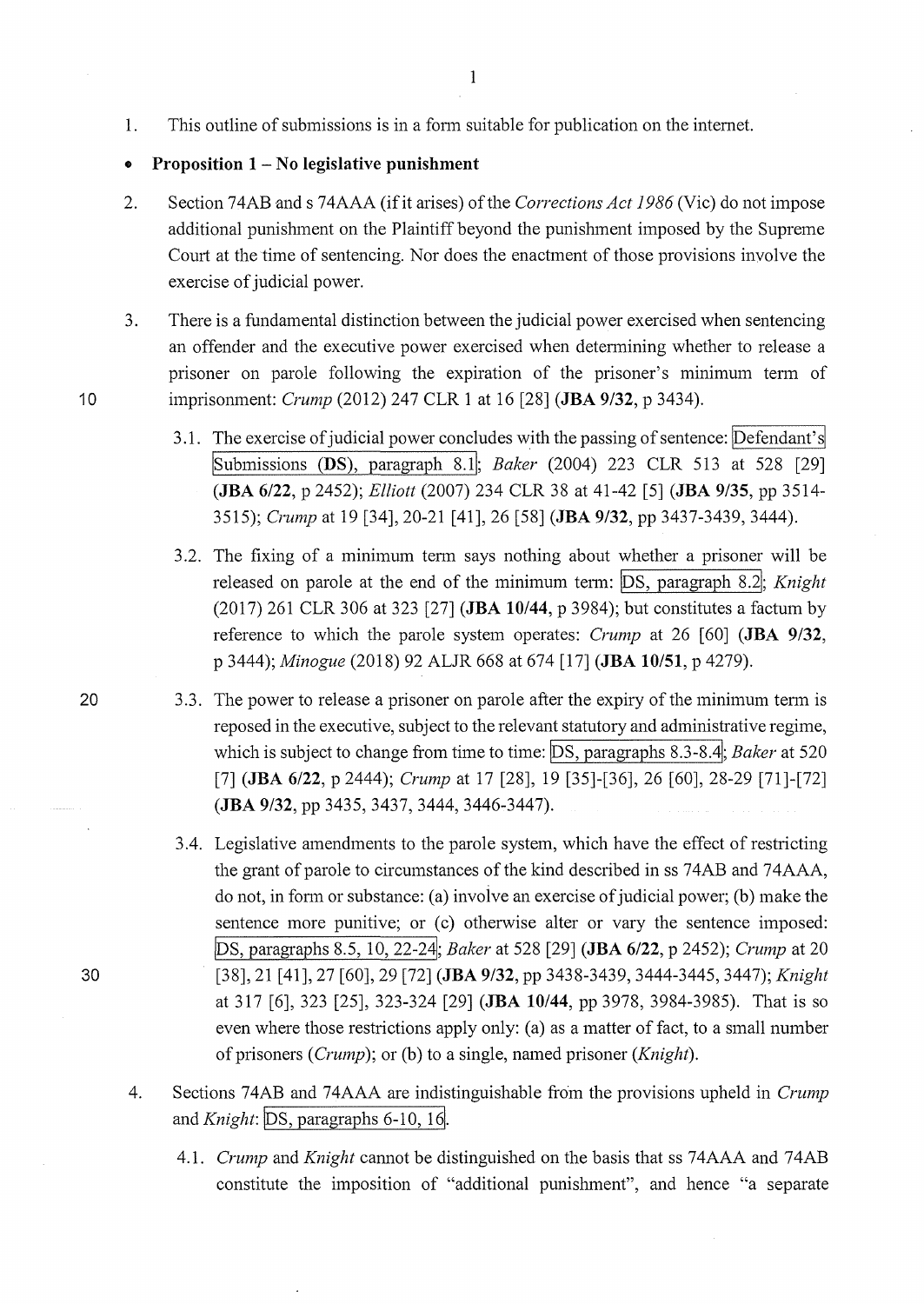exercise" of judicial power by the Parliament, as distinct from an alteration of or interference with the exercise of judicial power by the Supreme Court: cf Plaintiff's Reply, paragraphs 8-9. That is a distinction without a difference.

- 4.2. This position is not altered by the extrinsic materials: DS, paragraphs 19-21.
- 5. *Crump* and *Knight* should not be re-opened: **DS**, paragraphs 11-15. Both cases involve a correct and consistent application of the line of authority identified in paragraph 3 above.
- 6. It is therefore unnecessary to consider whether the legislative imposition of additional punishment is beyond the power of the Victorian Parliament - because ss 74AB and 74AAA do not impose additional punishment: DS, paragraph 25.

• **Proposition 2-Even if ss 74AB and 74AAA impose punishment, they are valid** 

- 7. Alternatively, if ss 74AB and 74AAA increase the burden of the Plaintiffs life sentence by restricting the circumstances in which he may be released on parole, the provisions are nevertheless valid: DS, paragraphs 25-29.
	- 7 .1. There is no strict separation of powers at State level. A State Parliament's exercise of State judicial power is not, without more, contrary to Ch III: compare McHugh J *inKable* (1996) 189 CLR 51 at 121.5 **(JBA 10/42,** p 3875): IDs, paragraphs 26-271.
	- 7.2. The Parliament has neither determined the Plaintiff's guilt nor imposed sentence on the Plaintiff. Legislative restriction of the circumstances in which a prisoner may be released on parole, even if it were to constitute punishment, does not usurp the judicial function or affect the integrated court system: DS, paragraphs 28-29.
- **Proposition 3 - Sections 74AB and 74AAA are not invalid on the ground of imposing cruel, inhuman or degrading treatment or punishment**
- 8. For the reasons given in Propositions 1 and 2, the Court need not consider whether the legislative imposition of punishment *of a particular kind* (cruel, inhuman or degrading treatment or punishment within article 7 of the ICCPR or cruel and unusual punishment within article 10 of the *Bill of Rights 1688,* which is not raised by the statement of claim or the special case) is beyond the power of the Victorian Parliament: JDS, paragraph 311.
- 9. Alternatively, ss 74AB and 74AAA are not beyond power: DS, paragraphs 32-34.
- 30 9 .1. The legislative power of the Victorian Parliament to stipulate the conditions that must be met before a prisoner may be released on parole is not constrained by article 7 of the ICCPR (nor by article 10 of the *Bill of Rights 1688*).
	- 9.2. Sections 74AB and 74AAA are not directed to the Supreme Court and do not require or authorise that Court to impose punishment of any kind.

10

20